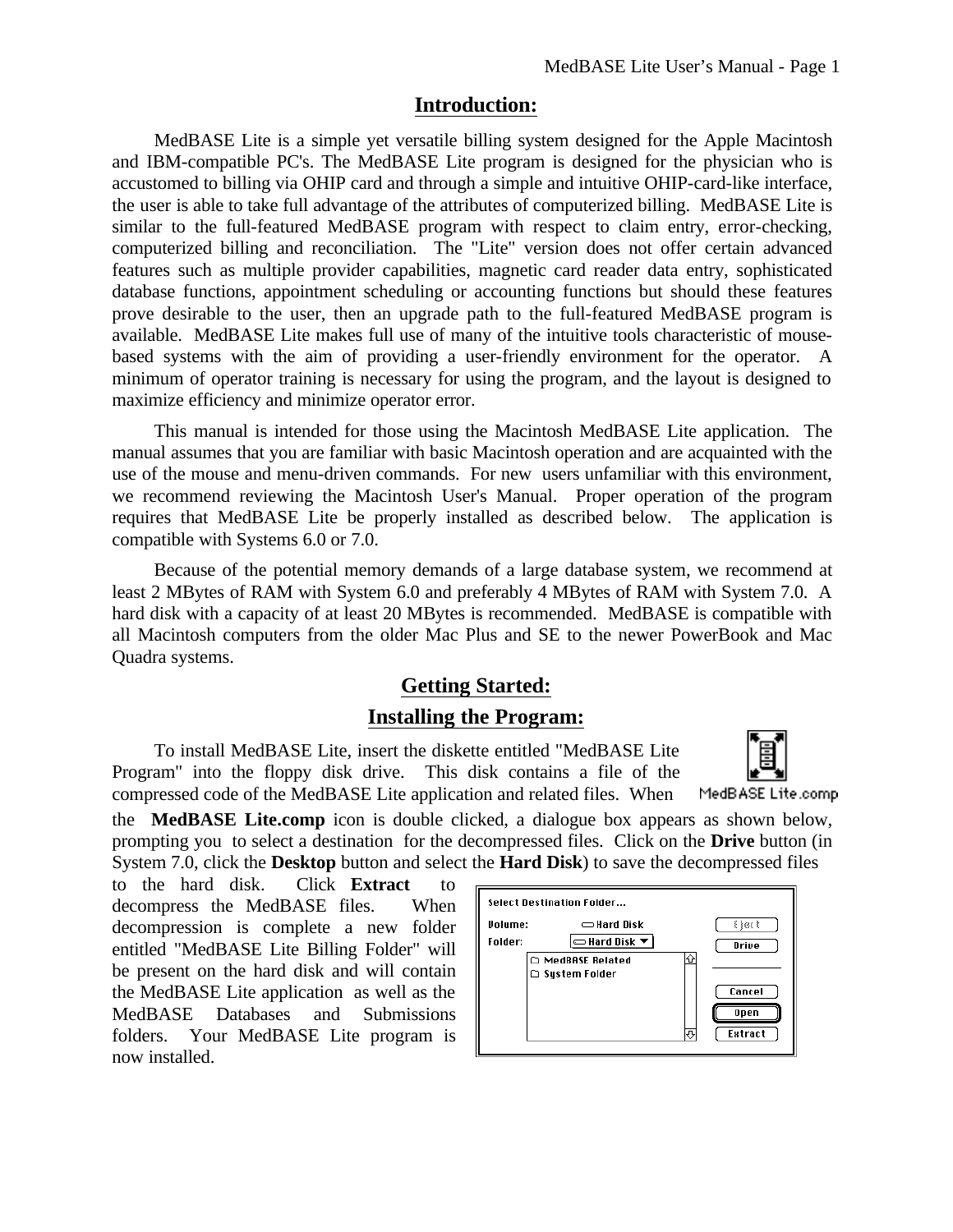## **Starting the Program:**

MedBASE Lite is accessed by simply double clicking on the MedBASE Lite icon. When the program is accessed for the first time, the user will be asked to enter the Provider Information as shown below. Be careful to enter the correct information as you only get one chance to register.



MedBASE Lite

| <b>Provider Information <math>\equiv</math></b> |  |  |  |  |  |  |  |
|-------------------------------------------------|--|--|--|--|--|--|--|
| Enter Provider Information                      |  |  |  |  |  |  |  |
| Name: DR. JAMES ALLISON                         |  |  |  |  |  |  |  |
| 10000<br>Group No:                              |  |  |  |  |  |  |  |
| 224840<br><b>Billing No:</b>                    |  |  |  |  |  |  |  |
| <b>Specialty No:</b><br>00                      |  |  |  |  |  |  |  |
| <b>District Code:</b><br>ΙN                     |  |  |  |  |  |  |  |
| Pay Type:<br>◉ Pay Provider                     |  |  |  |  |  |  |  |
| ◯ Pay Subscriber                                |  |  |  |  |  |  |  |
| Done                                            |  |  |  |  |  |  |  |

To register, simply enter the **Provider Name** (format - 'DR. JOHN SMITH, the **Group No.** ('0000' for a solo provider or the 4 digit OHIP registered group number), the **Billing No.** (6 digit physician number) and **Specialty Code** ('00' for general practitioners or the 2 digit OHIP specialty code). The **District Code** is a letter which signifies the OHIP office to which you submit your computerized billings ("N" for Toronto). Make sure that the dot beside Paytype is next to Pay Provider by clicking it with your mouse then click the Done button to exit.

## **Entering Claim Information:**

When the program is started and the provider information has been entered, the MedBASE Lite billing screen will appear as shown at the top of the following page. The screen resembles an OHIP billing card and is filled out exactly as one would for a regular OHIP card. However, for patients previously entered, entry of the **Health #** will bring up the other patient information automatically. **Account #**'s are generated automatically by the program in a sequential fashion (starting with Account # 1) and provide a unique identifier for each claim. **Health #** and **Referring Physician #** are automatically checked for validity at the time of entry to prevent operator error. The **Payment** field must be marked as either 'HCP' (the default), 'WCB' or 'RMB' to indicate either OHIP, Workmens' Compensation Board or Reciprocal Medical Billing claims respectively. Entering 'RMB' will bring up a slightly modified billing screen (displayed on Page 7) similar to the manual Reciprocal billing card. A **Facility #** and an **In Patient Admission** date are required for hospital inpatients. You will notice that after the **Service Code** and **#** of services are entered, the **Fee Billed** will be entered automatically. You may overwrite this if you wish to edit the fee. As on the manual OHIP card, up to 10 claim items may be entered for each card.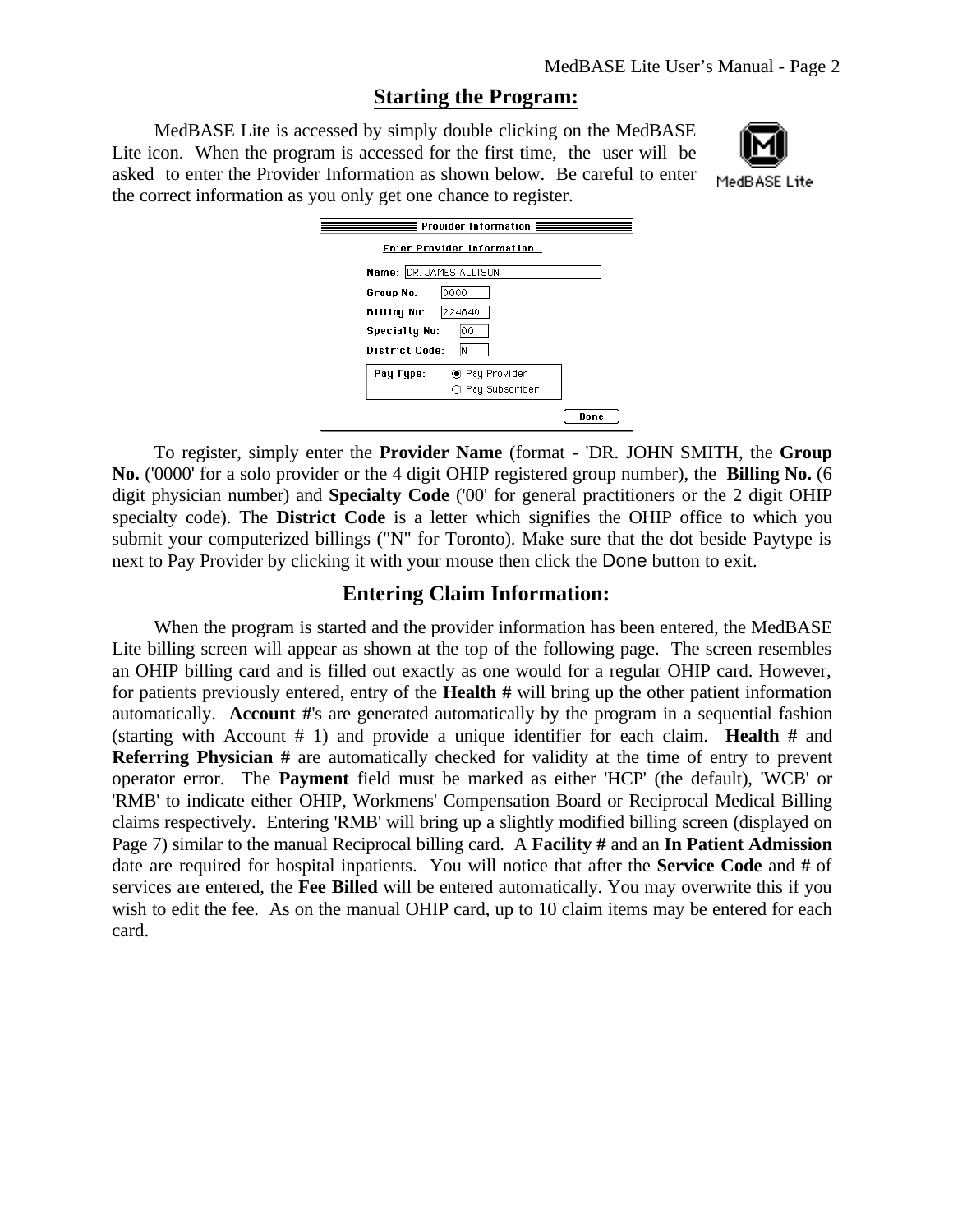|                 |                                                                                 |                                         |                                 |  | MedBASE Lite                            |  |                   |              |
|-----------------|---------------------------------------------------------------------------------|-----------------------------------------|---------------------------------|--|-----------------------------------------|--|-------------------|--------------|
|                 |                                                                                 | Provider <sup>≢</sup><br>0000-224840-00 |                                 |  | DR. JAMES ALLISON                       |  |                   |              |
|                 | Health *                                                                        | Version                                 | <b>Date of Birth</b>            |  | Account <sup>≠</sup>                    |  | Paument           | Pauee        |
|                 | 7109792593                                                                      |                                         | 14/05/44                        |  |                                         |  | HCP               | P            |
| Referred bu     |                                                                                 | Facilitu *                              | In Patient Adm.                 |  | Surname                                 |  | <b>First Name</b> | Sex          |
|                 | 201012                                                                          | 1302                                    | 15/12/92                        |  | HORTON                                  |  | STANLEY           | M            |
|                 | Service<br>Fee<br><b>Billed</b><br>Code                                         |                                         | Service<br>Diag<br>Date<br>Code |  | Service<br>Fee<br><b>Billed</b><br>Code |  | Service<br>Date   | Diag<br>Code |
|                 | A605A<br>104.40                                                                 |                                         | 15/12/92<br>413                 |  |                                         |  |                   |              |
|                 | 85.00<br>C602A                                                                  | 5                                       | 16/12/92<br> 413                |  |                                         |  |                   |              |
| 140.50<br>Z443A |                                                                                 |                                         | 16/12/92<br>1413                |  |                                         |  |                   |              |
|                 |                                                                                 |                                         |                                 |  |                                         |  |                   |              |
|                 |                                                                                 |                                         |                                 |  |                                         |  |                   |              |
|                 | <b>Manual Review</b><br>Reconcile<br>Submit<br>Select<br>Summary<br>Quit<br>Νеш |                                         |                                 |  |                                         |  |                   |              |
|                 |                                                                                 |                                         |                                 |  |                                         |  |                   |              |

Several buttons are present at the bottom of the screen and are accessed by clicking on them with the mouse, Their functions are briefly described below:

### **New**

This allows you to save the current card and bring up a new blank card. If there are no service codes entered on the card, the account will be deleted.

#### **Select**

This brings up the Claim Select… screen as shown below allowing you to select a previously saved but unsubmitted claim for editing.



Type in the **Account #**, the **10 Digit Health #**, or all or part of the **Surname, First Name** to select a patient. If **Return** is hit without entering any search criteria, then the full list of unsubmitted claims will be displayed in a browse window (see below). If more than one claim matches the search criteria, then a partial list of claims will appear in the browse window. Select the claim you wish to edit and close the window by clicking the mouse in the top left corner of the Claim Select… or press **Escape** to exit.

|                     | Select Claim and Close Window ≣ |                       |              |  |
|---------------------|---------------------------------|-----------------------|--------------|--|
| <b>Patient Name</b> | Accnt *                         | Health <sup>≠</sup>   | Service Date |  |
| Cancel              |                                 |                       |              |  |
| WILLIAMS, MARGARET  |                                 | 7109792593            | 14/12/92     |  |
| WILLIAMS, MARGARET  | 2                               | 7109792593 21/11/92   |              |  |
| CULBERT, WILLIAM    | 3                               | 7166478854            | 09/12/92     |  |
| BURTON, MARIA       | 4                               | 9267331271            | 02/12/92     |  |
| BYRON, EDMUND       | 5                               | 6871052855            | 14/12/92     |  |
| CHARLTON, PHYLIS    | 6                               | 4809842174            | 21/11/92     |  |
| ALBERT, JOHN        |                                 | 9724544433            | 09/12/92     |  |
| DENNIS, RICK        | Я                               | 9434679677   02/12/92 |              |  |
|                     |                                 |                       |              |  |
|                     |                                 |                       |              |  |
|                     |                                 |                       |              |  |
|                     |                                 |                       |              |  |
|                     |                                 |                       |              |  |

Submit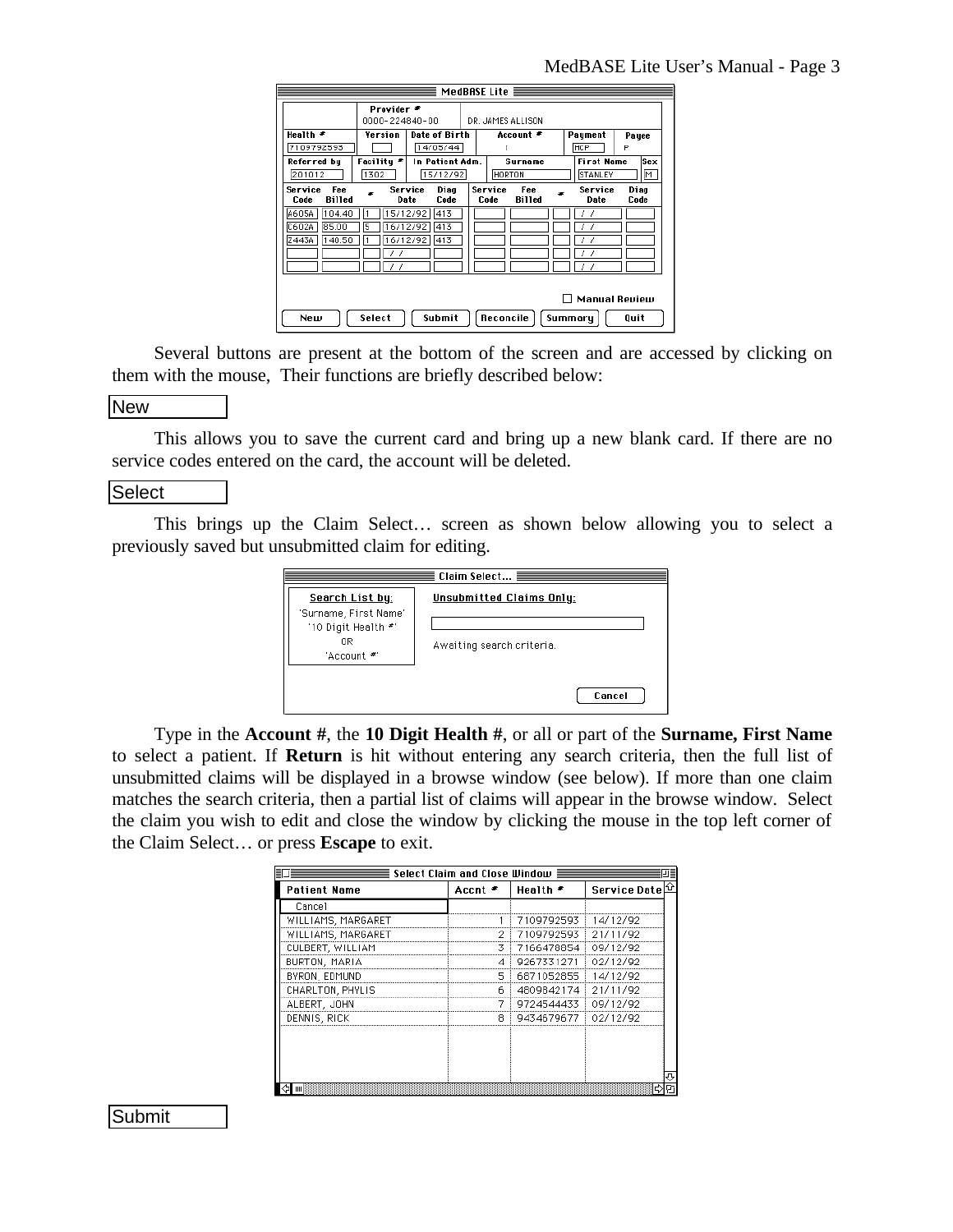Clicking on the **Submit** button brings up the OHIP Submission screen as shown below. This screen is used to both verify all unsubmitted claims for errors and/or to create a machinereadable file on diskette for submission to OHIP.

| OHIP Submission $\equiv$               |  |  |  |  |
|----------------------------------------|--|--|--|--|
|                                        |  |  |  |  |
| DR. JAMES ALLISON - 0000-224840-00     |  |  |  |  |
| Submit Date<br>12/01/93<br>(dd/mm/yy): |  |  |  |  |
|                                        |  |  |  |  |
| <b>Verify</b><br>Cancel<br>Bill        |  |  |  |  |

The current date will appear as the default in the **Submit Date** field. To change this date, simply enter a different date. This date will entered on the submission diskette.

## **Verify**

This button is used to verify all unsubmitted OHIP, Reciprocal and WCB claims for errors. The errors checked for include:

Service code excluded from machine-readable input;.

Diagnosis code required for this service code.

Referring physician required for this service code.

Hospital number required.

Admission date required.

Service date is after submission date.

Service date is more than 6 months old.

Service date is after admission date.

Missing Health number for this patient.

Missing date of birth for this patient.

Reciprocal Claims require a specified province.

Reg# for  $\langle$ province $\rangle$  must be  $\angle$  digits

Manual review required for this claim.

If errors are found an error report window will appear as shown at the top of the next page. Click on Print to print a report of these errors. If errors are found, they should be corrected before proceeding with the submission. Click Done to return to the OHIP Submission screen.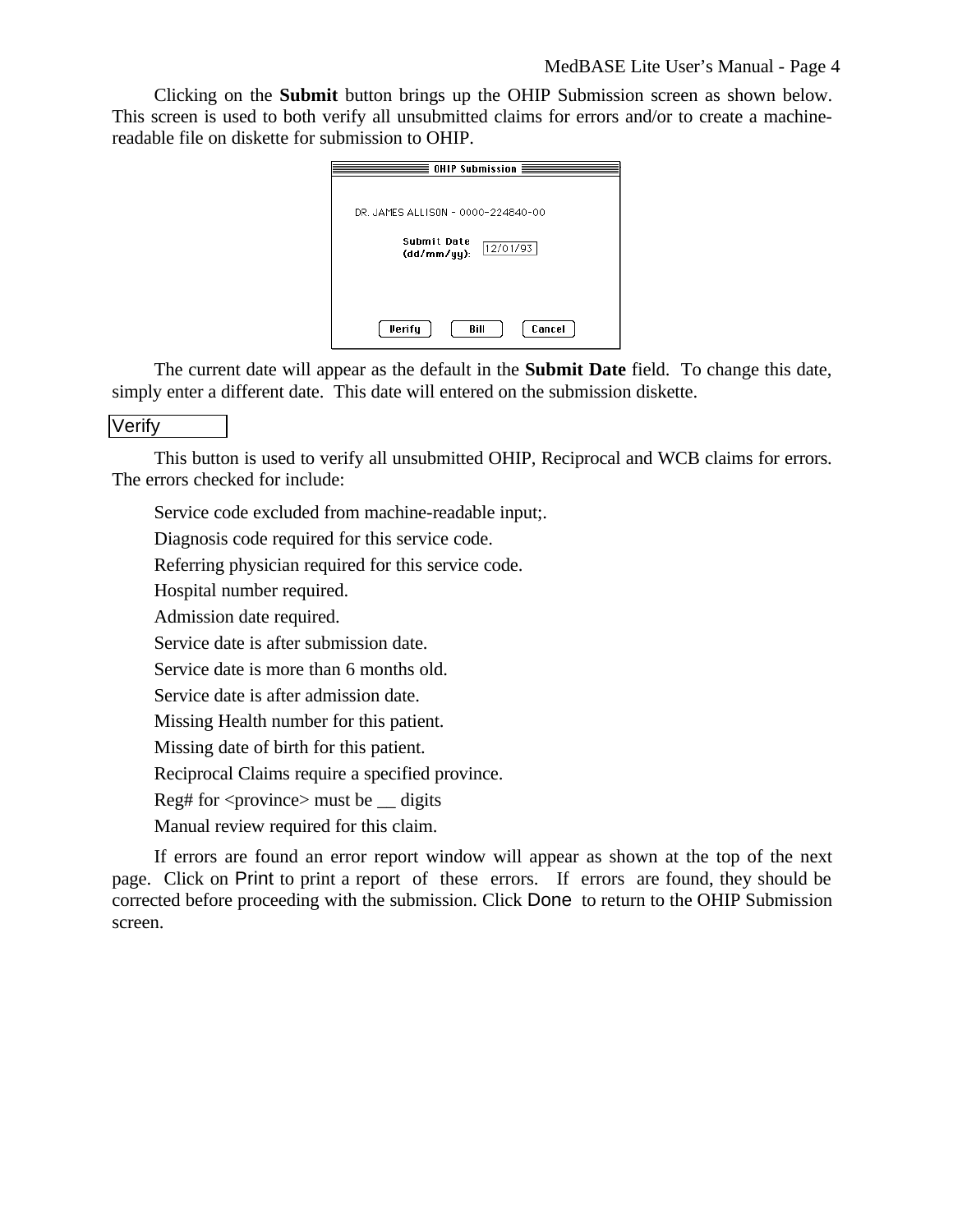|                   |         |                | Verification Complete: 6 errors found. |
|-------------------|---------|----------------|----------------------------------------|
| Acct <sup>≢</sup> | Service | Date           | Error                                  |
| 000175            | A605A   | 18/04/91       | Service date more than 6 months old    |
| 000175            | C602A   | 19/04/92       | Diagnosis code required                |
| 000176            |         | A603A 25/04/92 | Service date after admission date      |
| 000177            |         | A605A 04/05/92 | Referring physician required           |
| 000178            |         | A603A 09/11/92 | Service date after admission date      |
| 000179            | A603A   | 09/04/92       | Missing OHIP & Health number           |
|                   |         |                |                                        |
|                   |         |                |                                        |
|                   |         |                |                                        |
|                   |         |                |                                        |
|                   |         |                |                                        |
|                   |         |                |                                        |
|                   |         |                | IĽ.                                    |

**NOTE** - Only one error is reported for any claim item. It is advisable to reverify the submission prior to proceeding with billing to ensure that a second unrecognized error was not present.

#### Bill

Click on the Bill button when you are satisfied that the OHIP submission is error-free. All unsubmitted OHIP, Reciprocal and WCB claims will be processed. OHIP claims without a valid Health # will not be submitted.

After processing is complete, a machine-readable ASCII file will be created and a file save window will appear with a prompt to insert the OHIP submission diskette. Insert the diskette and click **Save**. The file will be saved on the diskette and a duplicate copy will also be saved in the MedBASE Submissions folder on the hard disk. The diskette will be ejected and a prompt will then appear asking whether you wish to print a Billing Summary. Click **Yes** or **No** as desired. Be sure to record the number of Claims and Records. The OHIP Submission screen will then be exited.

It is advisable to check all submission diskettes to ensure that a submission file is present. Duplicates from the MedBASE Submissions folder can be copied onto a new diskette if necessary.

### Cancel

Click on this button if you wish to exit and bypass the billing procedure. This will be necessary when you wish to correct errors identified during verification before proceeding with billing. The OHIP Submission screen will then be exited.

### Reconcile

 The Reconcile button is used to reconcile previously billed claims from a OHIP Remittance Advice (RA) Diskette. After selecting Reconcile , a file selection window will appear. Insert the OHIP RA diskette and select the RA file (should begin with a "P" as per the new OHIP format). Click **Open** to continue or **Cancel** to abort the reconciliation. If you select a file which is not an OHIP remittance advice file an error message will appear. If a proper file has been selected the file will be read, the diskette ejected and the OHIP Reconciliation screen will appear as shown at the top of the next page.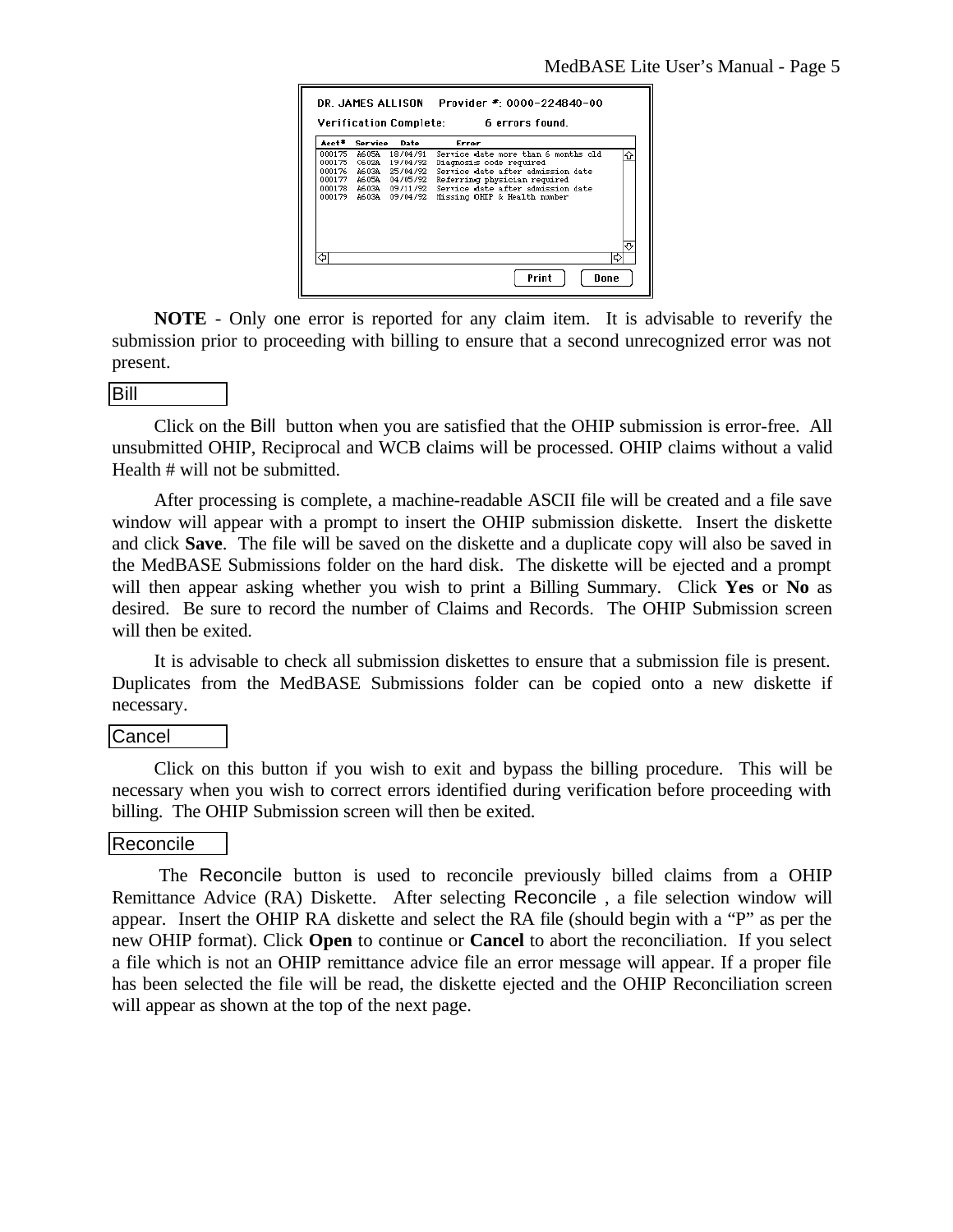

As a default, the claim item will be reconciled if the fee paid is within \$1.00 of the fee billed. Otherwise, the claim item will be marked as a discrepancy. The underpayment and overpayment limits may be edited as desired. Click the **Continue…** button to proceed with the reconciliation. The OHIP Reconciliation screen will show the progress of the reconciliation both in the form of a status bar and in the table, indicating the total # of records, # reconciled, # of discrepancies, # not found (ie - on the RA diskette but not in the database) and # previously processed. When the reconciliation is completed a prompt will appear asking whether you wish to print the Reconciliation Summary reports.

These reports include:

(1) Reconciliation Totals and List of Discrepancies.

(2) Summary of Claim Items 'Not Found' (if applicable).

(3) Message from the Ministry of Health (if present on RA diskette).

Click **Yes** or **No** as desired. Click **Done** to exit the OHIP Reconciliation screen.

### Summary

Clicking on the Summary button brings up the Claim Summary screen as shown below. This function is useful for printing a summary of claims in a given date range or account range. The date range can be used for detailed daily, weekly or monthly claim summaries. The account range is useful for verifying entered data against original data (keeping track of the accounts entered in a given time period). The generated report details all of the mandatory claim and patient data for each claim item as well as totals.

|                           | Claim Summary $\equiv$             |               |
|---------------------------|------------------------------------|---------------|
| Provider:                 |                                    |               |
|                           | DR. JAMES ALLISON - 0000-224840-00 |               |
| Acct * Range:             | to                                 | 222           |
| Date Range:<br>(dd/mm/yy) | 01/01/93<br>to.                    | 12/01/93      |
| Outstanding Claims only   |                                    |               |
|                           |                                    | Print<br>Done |

You can specify a **Date Range**, **Acct # Range** or limit the summary to **Outstanding Claims only** (ie - claims which have not yet been reconciled). To print the summary, click the Print button. Click the Done button to exit.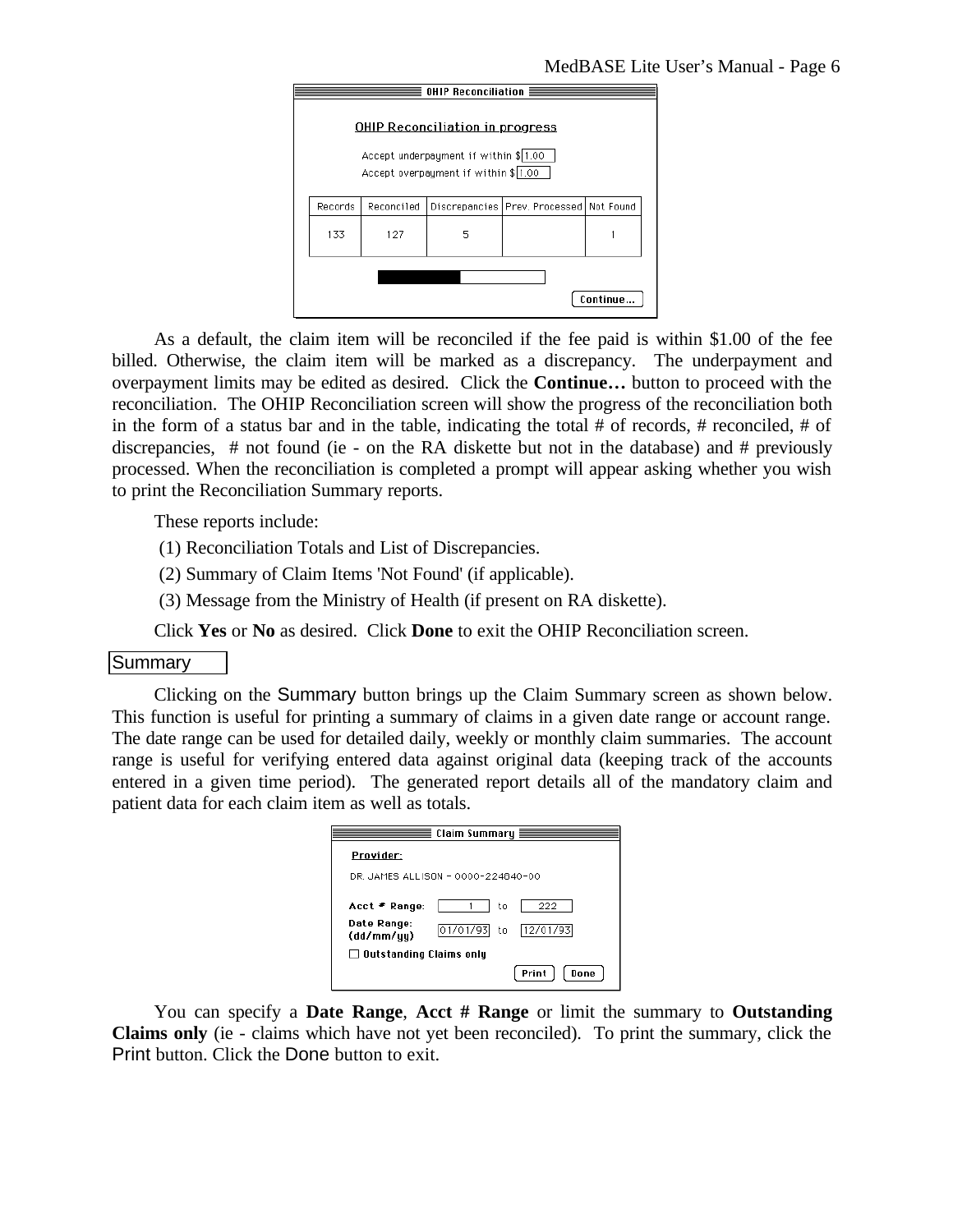## **Reciprocal Medical Billing:**

If 'RMB' is entered under the **Payment** field on the MedBASE Lite billing screen, then a slightly altered Reciprocal Medical Billing screen will appear as shown below. This screen is identical to the usual billing with the exception of 6 fields. These are listed below:

| Provider <sup>≢</sup><br>0000-224840-00            |                                                                                                  |                                                          |  | DR. JAMES ALLISON                       |                                      |              |
|----------------------------------------------------|--------------------------------------------------------------------------------------------------|----------------------------------------------------------|--|-----------------------------------------|--------------------------------------|--------------|
| <b>Registration *</b><br>Prov<br>1243234122<br> BC |                                                                                                  | Date of Birth<br>20/08/25                                |  | Account *<br>225                        | Payment<br>RMB                       | Payee<br>P   |
| Referred bu<br>201012                              | Facilitu *                                                                                       | In Patient Adm.<br>,<br>- 7                              |  | Surname<br><b>WILLIAMS</b>              | <b>First Name</b><br><b>MARGARET</b> | lSex<br>F    |
| Service<br>Fee<br><b>Billed</b><br>Code            |                                                                                                  | Diaq<br>Service<br>Code<br>Date                          |  | Service<br>Fee<br><b>Billed</b><br>Code | Service<br>Date                      | Diag<br>Code |
| A605A<br>104.40<br>8.80<br>G313A<br>G310A<br>6.55  |                                                                                                  | 21/11/92<br>428<br>21/11/92 l<br>428<br>21/11/92<br>1428 |  |                                         |                                      |              |
|                                                    |                                                                                                  |                                                          |  |                                         |                                      |              |
| <b>Postal Code:</b>                                | VICTORIA<br>lBC.<br>144 BURTON LANE<br><b>Patient Address:</b><br>V4R3R3<br><b>Manual Review</b> |                                                          |  |                                         |                                      |              |
| New                                                | Submit<br>Select                                                                                 |                                                          |  |                                         | Summary                              | Quit         |

**Prov**: Enter the 2 letter abbreviation for the province to be billed as done with manual Reciprocal Medical billing.

**Registration #:** Enter up to 12 alpha-numeric characters as required for the specific province (will be verified prior to billing).

**Patient Address:** Enter the street address, city and province in the 3 field at the bottom of the screen.

**Postal Code**: Enter the postal code (format - A9A 9A9).

Reciprocal claims will be submitted and reconciled in an automated machine-readable manner as with other OHIP claims.

## **Quit**

To quit the program, press on the Quit button or select Quit from the File Menu as shown below. It is important to exit from the program before shutting the computer off.



For technical advice and support, call MedBASE Software Inc. at:

## **Phone and FAX line** - **416-778-5852**

**Emergency Service - 416-417-2743**